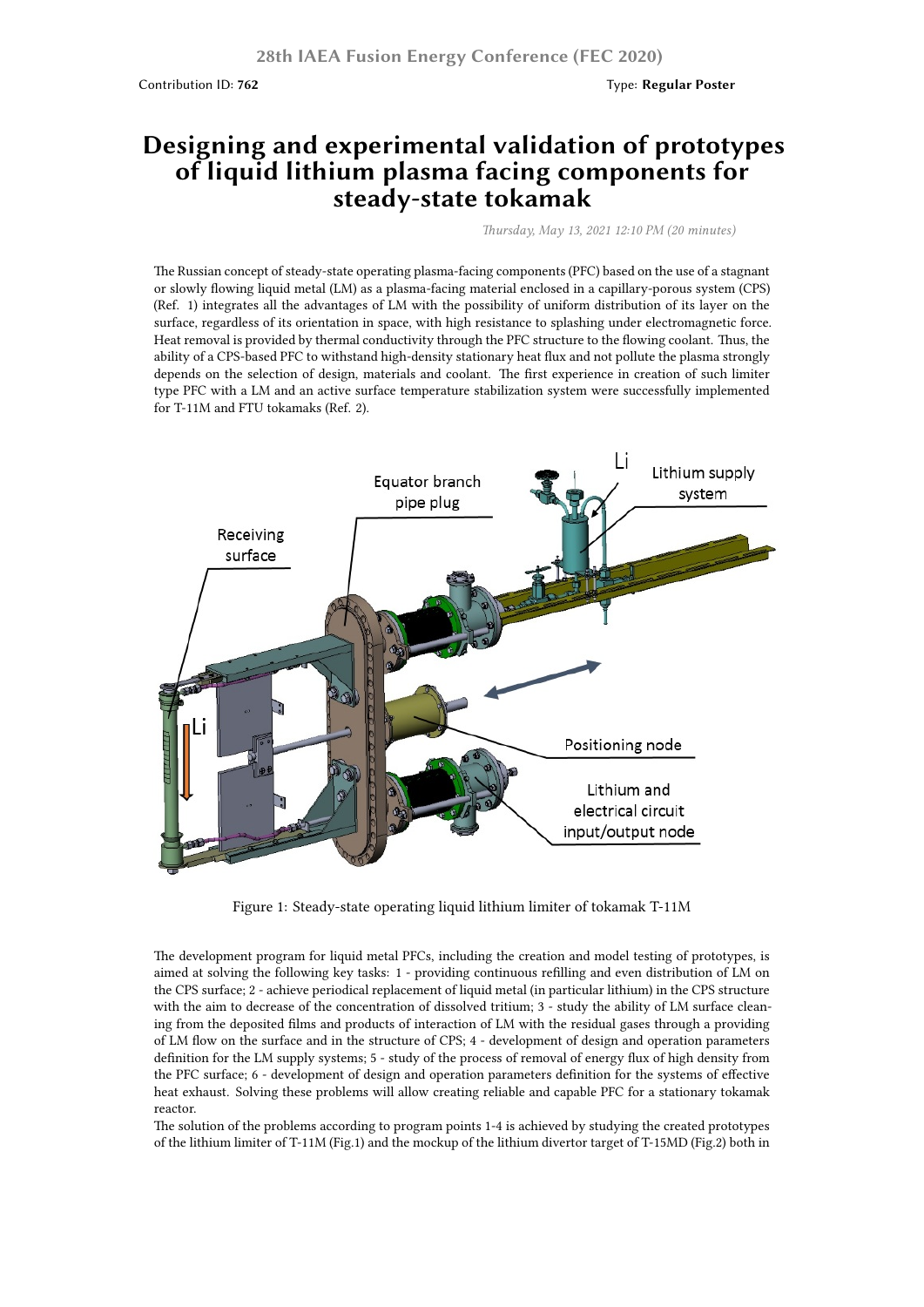the conditions of the vacuum pilot facility and in the conditions of the tokamak. Both prototypes consist of an internal part and an external liquid lithium supply/replacement system (Fig.3). The in-vessel elements of the prototypes, whose plasma-facing surfaces (cylindrical for T-11M and flat for T-15MD) are made of stainless steel and covered with a layer of CPS made of molybdenum mesh, are equipped with an upper collector for liquid lithium supply and distribution and a lower collector for LM lead out. The maintenance of lithium in the liquid state is provided by an electric heater. The mockup of the divertor target allows to change the angle of inclination of the plasma facing surface to the horizon within 30-90o. The refilling, retention and uniform distribution of lithium on the plasma-facing surface are due to capillary forces in the CPS structure. When an excessive amount of LM is fed to the upper collector, it slowly drifts in the CPS structure under the gravity to the lower collector. Cleaning the surface of the CPS from films of lithium reaction products with residual gases and deposited materials realized by the flow of LM on the surface of the CPS with an excess of LM supplied to the upper collector.



Figure 2: Mockup of lithium divertor target for T-15MD tokamak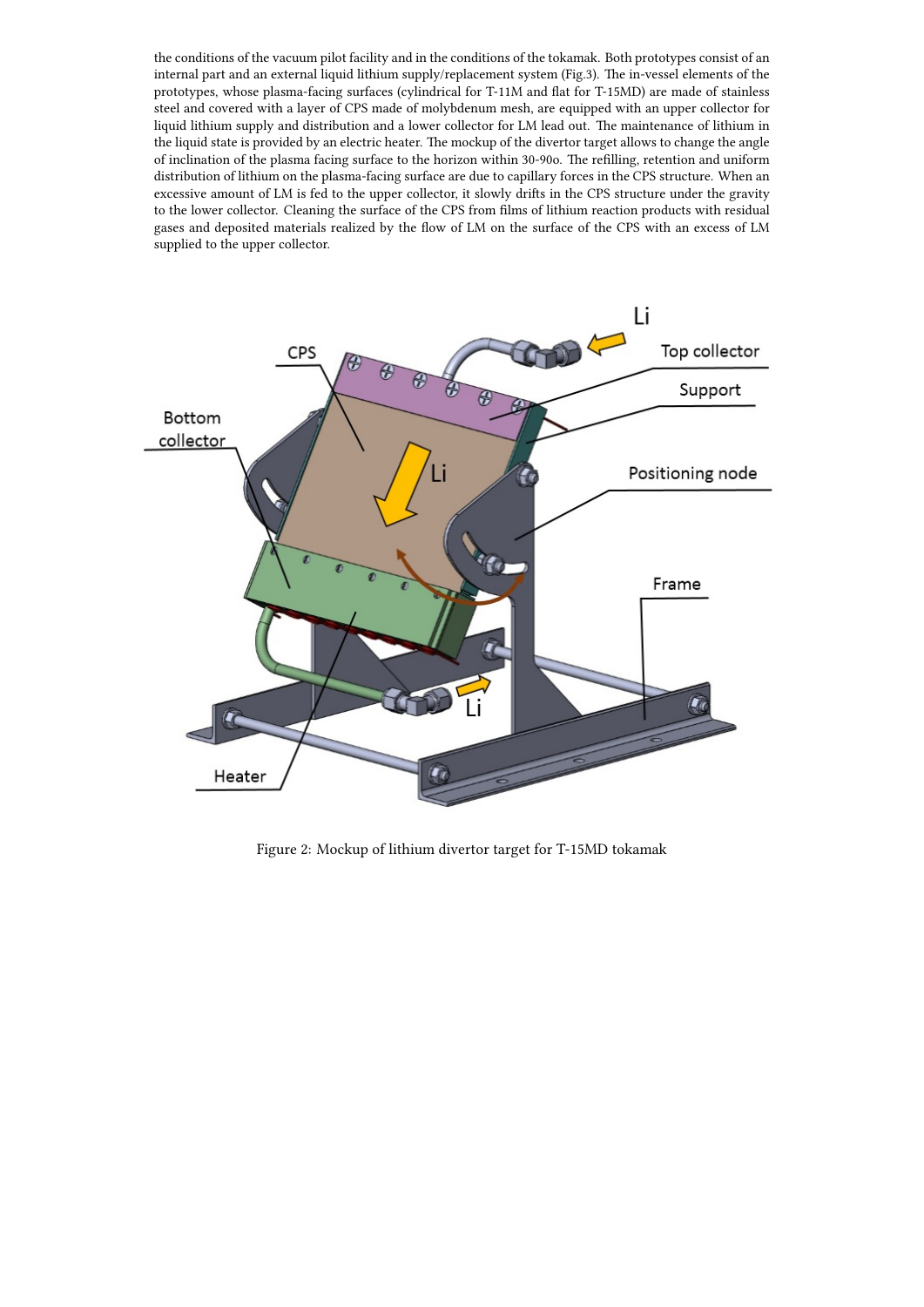

Figure 3: System of lithium supply/replacement

Liquid lithium supply and discharge tubes connect the prototype of in-vessel element to the external lithium supply / replacement system. The supply of lithium to the PFC is carried out under the effect of the hydrostatic pressure of the lithium column in the supply tank or by creating an excess pressure of lithium in the tank by supplying argon gas. The lithium stream leaving the PFC enters the drain tank and returns to the supply tank using an electromagnetic pump. The system provides a wide range of experimental possibilities for organizing the supply and replacement of lithium and is additionally equipped with measurement, monitoring and service elements. The first experiments with liquid lithium limiter of T-11M tokamak in pilot facility demonstrated the possibility of creating a uniformly distributed flow of lithium both in the structure and on the surface of the CPS. The rate of Li exchange in the CPS was ˜0.4 cm3/s and the surface flow rate was ˜ 1 cm/s, which was determined by the change in the level of LM in the supply tank and visually by the speed of the special marker on flowing surface respectively.

The problems in program points 5 and 6 are solved using thermal model (Fig.4), providing a study of the process of cooling the PFC at heat flux in the range of 1-15 MW/m2 in the modeling conditions of the experimental facility. The thermal load on the mockup surface is applied using a scanning electron beam. Heat removal from the heat receiving surface of the model is provided by evaporation of water droplets coming to the inner side of the receiving wall with a gas-drop stream generated by the atomizer (Ref. 3). The operation of the atomizer is provided by the system for supplying the coolant components (air, water) at various adjustable values of pressure (0.1-0.3 MPa) and flow rate (for water of 0-250 l/h; for air - 0-10 Nm3/h). The evaluation of the heat exhaust efficiency is controlled by the value of the receiving surface temperature and using a calorimeter. Experiments are conducted starting from the end of 2017. To date, it has been found that at power flux up to 12 MW/m2 the effective heat removal is provided at a coolant pressure not higher than 0.2 MPa with a heat transfer coefficient of 70-100 kW/m2K. Thermal model to study the process of heat transfer with the coolant flowing perpendicular to the cooling wall was developed and prepared for testing in 2020-2021.